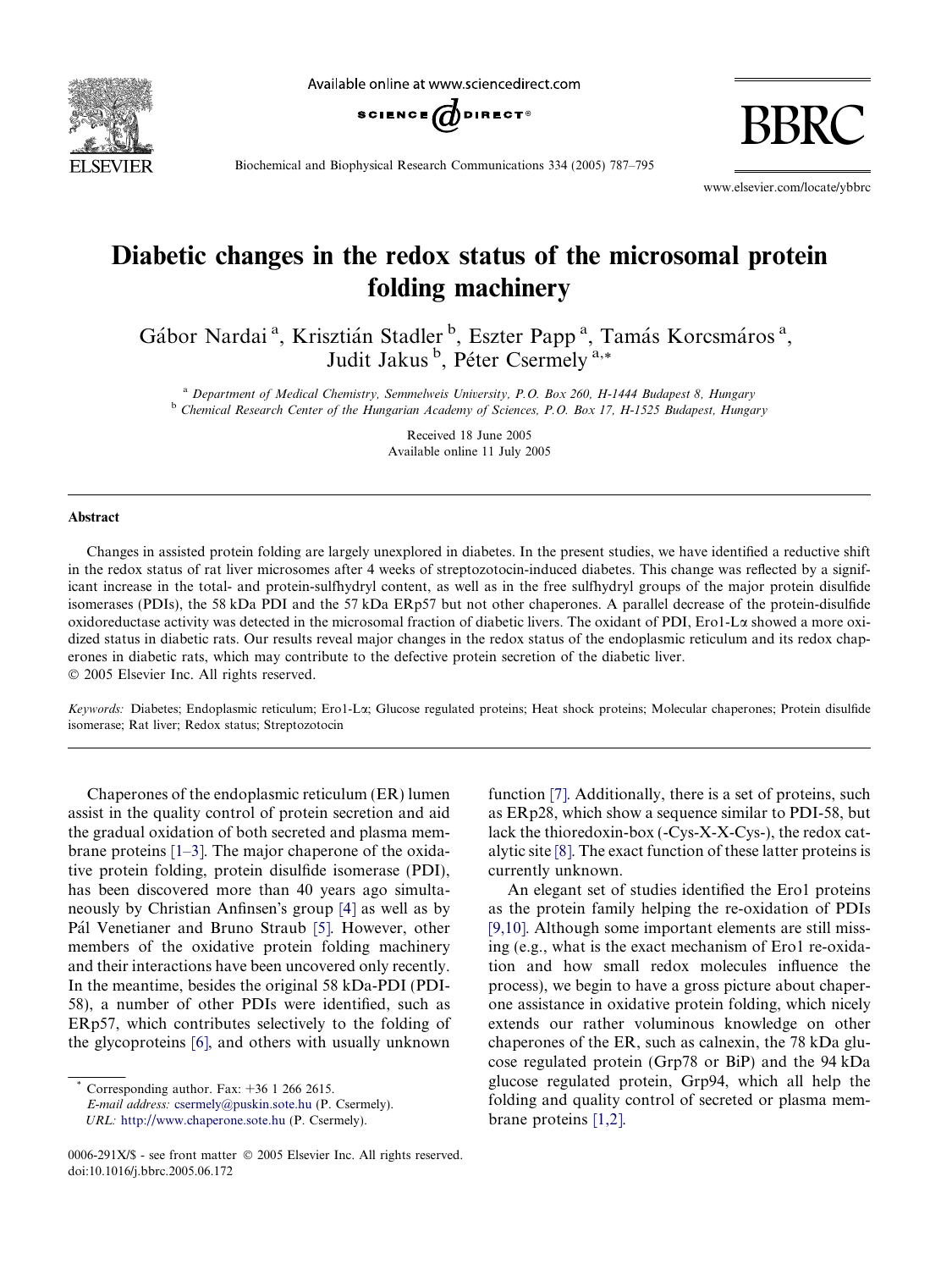Changes in assisted protein folding in various pathological conditions, and especially in diabetes are largely unexplored. Recent studies identified a decrease in the 70 kDa heat shock protein, Hsp70 in diabetic patients [\[11\]](#page-7-0) as well as in the livers of streptozotocin (STZ)-diabetic rats [\[12\]](#page-7-0). Concerning the ER, our earlier data showed no change in protein levels of Grp78 [\[13\]](#page-7-0) and Grp94 [\[14\]](#page-7-0) in the livers of STZ-rats. There are controversial data on the changes of PDI-58 level, but a slight decrease is likely in long-term diabetes [\[15\]](#page-7-0). An altered chaperone activity of glycated  $\alpha$ -crystallin was detected [\[16\]](#page-7-0), however, the functional characterization of molecular chaperones in diabetes is missing.

The present studies were prompted by our earlier observations, which showed a surprising increase in ER sulfhydryl (–SH) levels in short-term (3 days) hyperglycemia [\[17\]](#page-7-0). Besides the analysis of the redox status of rat liver microsomes after 4 weeks of STZ-induced diabetes, we wanted to analyze the redox status of all major redox ER chaperones in diabetic liver, such as PDI-58 and another major PDI, ERp57, as well as their oxidant protein, Ero1-La. In case we found any changes, we wanted to study if these changes can be reverted in vitro by dehydroascorbic acid (DHA), oxidized glutathione (GSSG) or FAD. With these studies we would get the first information on functional status of ER molecular chaperones in diabetes, which may contribute to the explanation of the defective protein secretion of the diabetic liver. Besides, these data could clarify the possible contribution of ascorbate/dehydroascorbate and other luminal redox systems to the oxidative protein folding process.

## Materials and methods

Chemicals. Fructosamine kit was a Roche product (Basel, Switzerland; Cat.No. 1930010), the thiol-group labeling agent, AMS (4-acetamido-4'-maleimidylstilbene-2,2'-disulfonic acid) was purchased from Molecular Probes (Eugene, OR, USA; Cat.No. A-485), the reagents used for SDS–PAGE and protein determination were from Bio-Rad (Richmond, CA, USA). Difluorescein-thiocarbamyl-insulin (di-FTC-insulin) was a kind gift of Ricardo A. Wolosiuk (Instituto Leloir, Buenos Aires, Argentina [\[18\]\)](#page-7-0). Protein A beads for immunoprecipitation were from Pierce (Rockford, IL, USA). Streptozotocin (STZ), thiobarbituric acid (TBA), glutathione-reductase, and other materials were obtained from Sigma Chemicals (St. Louis, MO, USA).

Antibodies. The sources of various antibodies used were as follows: PDI-58, anti-bovine PDI polyclonal antibody (StressGen, Victoria, BC, Canada; Cat. No. SPA-890); ERp57/Grp58, anti-rat Grp58 polyclonal antibody (StressGen, Cat. No. SPA-580); Ero1-La, (A29) anti-human Ero1-La C-terminal polyclonal antipeptide antibody for Western blots and D5 antiserum for immunoprecipitations (special gifts from Ineke Braakman [\[10,19\]](#page-7-0)); Grp94, anti-rat Grp94 polyclonal antibody [\[20\];](#page-8-0) ERp28, anti-ERp28 polyclonal antipeptide IgG (special gift from David Ferrari [\[8\]](#page-7-0)); calnexin, anti-canine calnexin C-terminal polyclonal antibody (StressGen, Cat. No. SPA-860); and Grp78, anti-KDEL polyclonal antipeptide antibody (Affinity BioReagents, Golden, CO, USA; Cat. No. PA1-013).

Animals, characterization of diabetes model. Male Wistar rats (weights: 200–230 g) were obtained from Charles River (Hungary). Animals were fed ad libitum and housed in the controlled animal room of our department under identical conditions. Twenty healthy rats were used as controls. Diabetes was induced by a single injection of 65 mg/kg STZ into the tail veins of another 40 rats. Serum glucose level was checked on the 3rd day after STZ injection by the LifeScan, One Touch II-blood glucose monitoring system Thirty-three animals having blood glucose level higher than 20 mM were used as the diabetic group. The diabetic state was maintained for 28 days. At the end of this period body weights, serum glucose, and fructosamine levels and lipid peroxidation were measured. Fructosamine level was determined by standard clinical laboratory procedure using the Roche fructosamine kit and a Hitachi 901 spectrophotometer. Lipid peroxidation was characterized as elevated malondialdehyde levels in the serum and the determination was based on the measurement of the thiobarbituric acid reactive substances (TBARS, [\[21\]](#page-8-0)). Briefly, 0.5 mg serum protein (diluted in 0.5 ml of 75 mM NaCl,  $1.5\%$  SDS) was incubated in 95 °C for 30 min with 1.0 ml TBA reagent  $(0.375 \text{ w/v\%}$  thiobarbituric acid (TBA), 15 w/ v% TCA in 0.25 N HCl). After incubation, samples were cooled on ice, centrifuged (2000g, 10 min), and supernatants were measured in Hitachi 901 spectrophotometer at 532 nm. Animals were sacrificed to isolate liver subcellular fractions. All animal experiments were performed according to the rules and regulations of the NIH ''Principles of Laboratory Animal Care'' and the Hungarian Animal Protection Law under the license No. 25-135/3/2002.

Preparation of liver subcellular fractions. Microsomes were isolated by the method of Lambert and Freedman [\[22\].](#page-8-0) All steps were performed quickly, keeping the samples on ice to minimize sample damage. Rat livers were minced by scissors, were washed in ice cold TKM buffer (50 mM Tris–HCl, 25 mM KCl, and 5 mM  $MgCl<sub>2</sub>$ , pH 7.0), and were homogenized in two volumes of S-TKM buffer (TKM buffer  $+ 250$  mM sucrose, 10–10 µg/ml aprotinin and leupeptin, and 1 mM PMSF, pH 7.0) using 5 strokes of the Potter homogenizer. Homogenates were filtered through cheesecloth and were centrifuged at 700g for 10 min at  $4^{\circ}$ C. Supernatants were centrifuged at 12,000g for 10 min at 4  $\degree$ C. The supernatant was ultracentrifuged at 100,000g for 60 min at  $4^{\circ}$ C. The resulting supernatant (cytosolic fraction) was quickly frozen in liquid nitrogen and stored at  $-80$  °C. The pellet was taken up in S-TKM buffer and re-centrifuged at 100,000g for 60 min. The final pellet (microsomal fraction) was resuspended in 150 mM Tris–HCl (pH 7.2) buffer, and was used freshly or was rapidly frozen in liquid nitrogen and stored at  $-80$  °C. The protein content of the obtained samples was measured using the Bradford method with bovine serum albumin as a standard [\[23\]](#page-8-0). Purity of the microsomes was checked by measuring ER, mitochondrial, and cytoplasmic markers in the samples. Contaminants accounted for less than 5% of the total amount of purified microsomal samples [\[24\].](#page-8-0) Intactness of the microsomal vesicles was checked by detection of the light scattering signal upon the addition of the nonpermeant compound, sucrose, which indicates vesicle leakiness by monitoring the reduced shrinking of vesicles [\[25\]](#page-8-0). Intactness of microsomal vesicles was also detected by measuring the trypsin availability of PDI. Samples with intact vesicles higher than 95% were used in the experiments.

Assessment of the levels of microsomal stress and redox proteins. Western blot was used to estimate stress and redox protein levels. Equal amounts  $(10-30 \mu g)$  of microsomal proteins were analyzed on SDS–PAGE using 9% (for PDI-58, Ero1-La, ERp57, Grp78, and Grp94) and 12% (for ERp28) gels. After semi-dry blotting to nitrocellulose membranes, blots were blocked by  $2\%$  (w/v) bovine serum albumin and visualized by antibodies indicated above, using the ECL chemiluminescence kit (Bio-Rad, Richmond, CA, USA). Loading efficiency was controlled by repeated experiments and by re-blotting the membranes for Grp94. Photographic images were quantified by densitometry using an LKB Ultroscan XL laser densitometer (Bromma, Sweden).

Determination of the GSH/GSSG ratio. Reduced/oxidized glutathione (GSH/GSSG) ratio was measured according to the method described by Tietze [\[26\]](#page-8-0). For the determination of total glutathione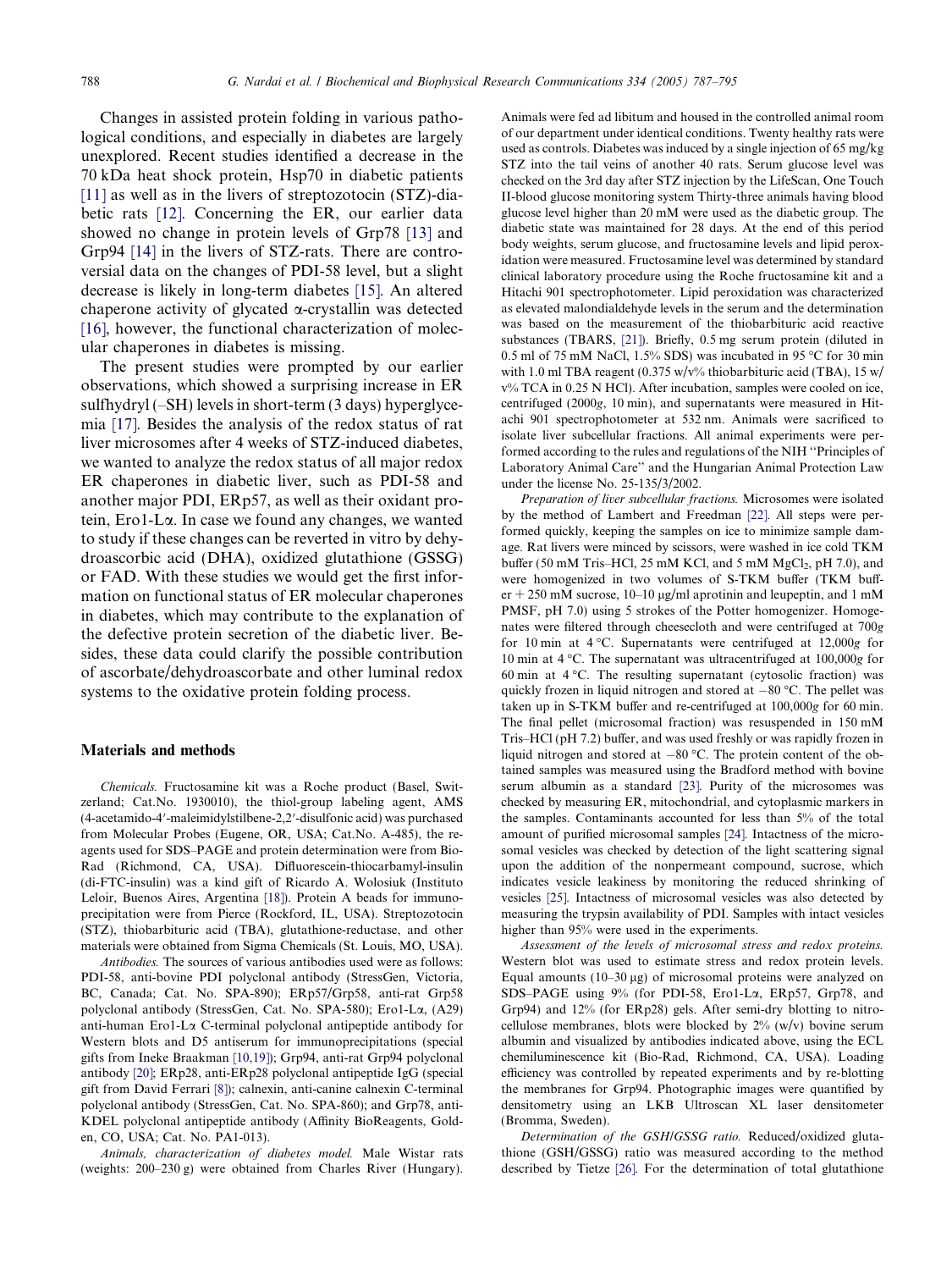levels, 0.25 ml of microsomal samples was incubated together with 0.24 ml of 50 mM Tris–HCl (pH 7.2), 5 µl NADPH solution (416.7 µg in 5 µl Tris–HCl), and 1 U glutathione reductase (diluted with Tris buffer before use, if necessary) for 30 min at 37 °C. After exactly 30 min, the reaction was stopped by the addition of 0.75 ml of 5% (w/v) trichloroacetic acid, then the mixture was centrifuged at 3000g for 3 min. One milliliter of the supernatant was transferred into a 1 cm cuvette and mixed with 2 ml of 400 mM Tris–HCl (pH 7.2) and 0.1 ml Ellmann's reagent solution (99 mg DTNB in 25 ml methanol). After 5 min, total glutathione (in the form of GSH) was measured at 412 nm with an UV–vis spectrophotometer. For the determination of reduced glutathione (GSH) content, 0.1 ml microsome samples were mixed

with 0.4 ml of  $5\%$  (w/v) trichloroacetic acid, and were centrifuged at 3000g for 3 min. A 0.5 ml aliquot of the supernatant was transferred into a 1 cm cuvette and 2 ml of 400 mM Tris–HCl (pH 7.2) as well as 0.1 ml Ellmann's reagent solution were added. After 5 min, GSH content was measured at 412 nm with an UV–vis spectrophotometer. Determination of total and protein thiol contents. Total microsomal

thiol content was measured from alamethicin- or detergent-permeabilized vesicles by the Ellman's method  $[27]$  using an alamethicin or sodium-deoxycholate concentration of 0.1 mg/mg protein or 0.5%  $(v/v)$ , respectively. The two methods of microsome permeabilization gave identical results. Microsomal proteins were isolated by  $10\%$  (w/v) trichloroacetic acid precipitation followed by a centrifugation at 1200g for 10 min at 4 °C. Samples were washed twice with  $70\%$  (v/v) acetone and were resuspended in a buffer of 100 mM Tris–HCl (pH 7.2), 2% (w/v) SDS, and 8 M urea using an Eppendorf tube homogenizer. The thiol content of the protein fraction was determined using the Ellman's method [\[27\]](#page-8-0).

Determination of the redox state of microsomal stress and redox proteins. Protein redox state was determined using AMS (4-acetamido-4'-maleimidylstilbene-2,2'-disulfonic acid), a specific thiol labeling agent, which decreases the mobility of proteins with free sulfhydryl groups on nonreducing SDS–polyacrylamide gels [\[9\]](#page-7-0). Microsomes were suspended in 50 mM Tris–HCl (pH 7.0), their protein fraction was precipitated by 10% (w/v) trichloroacetic acid, washed twice with 70% (v/v) acetone, and was resuspended in 100 mM Tris–HCl buffer (pH 7.2) containing 8 M urea and  $2\%$  (w/v) SDS using an Eppendorf tube homogenizer. Samples were centrifuged and the supernatant incubated with 20 mM AMS for 15 min on ice and 15 min at 37  $^{\circ}$ C. Nonreducing Laemmli sample buffer was added, samples were resolved on a discontinuous 9% SDS–polyacrylamide gel, and analyzed by the standard Western blot procedure as described above.

Protein-disulfide oxidoreductase activity. Microsomal protein-disulfide oxidoreductase (PDOR) activity was measured by using a highly sensitive fluorescent assay based on the method of Heuck and Wolosiuk [\[18\].](#page-7-0) This assay is suitable to measure PDOR activity in crude systems as microsomes with high reproducibility [\[17\]](#page-7-0). Briefly, 150 µg of microsomal protein was added to 0.2 ml of 100 mM sodium phosphate buffer (pH 7.4) containing 2 mM EDTA, a GSH:GSSG redox buffer (5:1, final concentration:  $2 \text{ mM}$ ), and  $1-2 \mu \text{M}$  of the fluorescent substrate difluorescein-thiocarbamyl-insulin (di-FTC-insulin). Fluorescence was followed at  $37^{\circ}$ C using a Hitachi F-4500 spectrofluorimeter, the excitation and emission wavelengths were 495 and 520 nm, respectively.

Re-oxidation of diabetic microsomes. Intact diabetic microsomes were suspended in 50 mM Tris–HCl (pH 7.2) in the absence or presence of oxidizing agents (2 mM oxidized glutathione, dehydroascorbic acid or ascorbic acid and 0.2 mM FAD) and incubated for 15 min at room temperature. Incubation was stopped by addition of  $10\%$  (w/v) trichloroacetic acid. Precipitated protein fraction was resuspended, and the protein thiol content and protein redox state were measured as written above.

Immunoprecipitation. For immunoprecipitation of Ero1-La/PDI-58 complexes, 2 mg of microsomal protein from 8 control and 8 diabetic animals was dissolved in IP buffer (50 mM Tris–HCl, pH 7.2, 150 mM NaCl, 0.1% (w/v) SDS, and 1% (v/v) NP-40). After preclearing the samples by the addition of protein A beads in IP buffer,  $5 \mu l$  of the anti-Ero1-La antibody, D5 serum was added. Samples were incubated overnight at  $4^{\circ}$ C. Immunocomplexes were collected by protein A beads, washed extensively with IP buffer three times, and resuspended in sample buffer for SDS–PAGE containing 50 mM DTT. Samples were analyzed by SDS–PAGE and Western blot with anti-PDI-58 antibody to estimate the PDI-58 content of the immunoprecipitates using isolated bovine liver PDI (Sigma Chemicals, St. Louis, MO, USA) as a molecular weight control. The amount of precipitated Ero1- La protein was also checked by Western blots with the A29 anti-Ero1- La antibody. Photographic images were quantified by densitometry using an LKB Ultroscan XL laser densitometer (Bromma, Sweden).

Statistical analysis. The statistical analysis of the samples was performed using the unpaired Student's t test. A value of  $p \le 0.05$  was accepted as indicating statistically significant difference.

## Results

#### Characterization of the diabetes model

In our experiments, we have used the streptozotocin (STZ)-induced diabetes model, where the changes in redox status have been partially characterized [\[17,28\].](#page-7-0) We used livers of animals as an insulin-sensitive organ highly active in protein secretion and protein folding in the lumen of the ER. Diabetes was ascertained by monitoring the blood glucose level and the weight loss of the animals. A significant increase in lipid peroxidation (characterized by the level of the thiobarbituric acid reactive substances) and the more than twofold elevated serum fructosamine level (Table 1) indicated a significant diabetic oxidative stress and protein damage.

## Level of stress proteins of the endoplasmic reticulum in diabetes

First, we analyzed the overall level and changes of various proteins of the oxidative folding machinery present in the lumen of diabetic ER. Data of [Fig. 1A](#page-3-0)

Table 1

| Parameters of streptozotocin-treated diabetic rats |
|----------------------------------------------------|
|----------------------------------------------------|

|          | Increase of body weight $(g)$ | Serum glucose (mM) | Serum fructosamine $(\mu M)$ | Serum TBARS (pmol/mg protein) |
|----------|-------------------------------|--------------------|------------------------------|-------------------------------|
| Control  | $180 \pm 25$                  | $6.7 \pm 1.2$      | $142 + 18$                   | $35 \pm 3$                    |
| Diabetic | $70 + 45$ <sup>*</sup>        | $36.5 + 4.1$       | $319 + 23$                   | $46 + 9^{*}$                  |

Animals were sacrificed and analyzed on the 28th day of hyperglycemia. Body weights and blood glucose levels were measured in all the 20 control and 33 diabetic rats. Serum fructosamine and thiobarbituric acid (TBARS) levels were determined only from 7 control and 8 diabetic animals as described in Materials and methods. Data represent means  $\pm$  SD.

Significant change compared to control ( $p < 0.05$ ).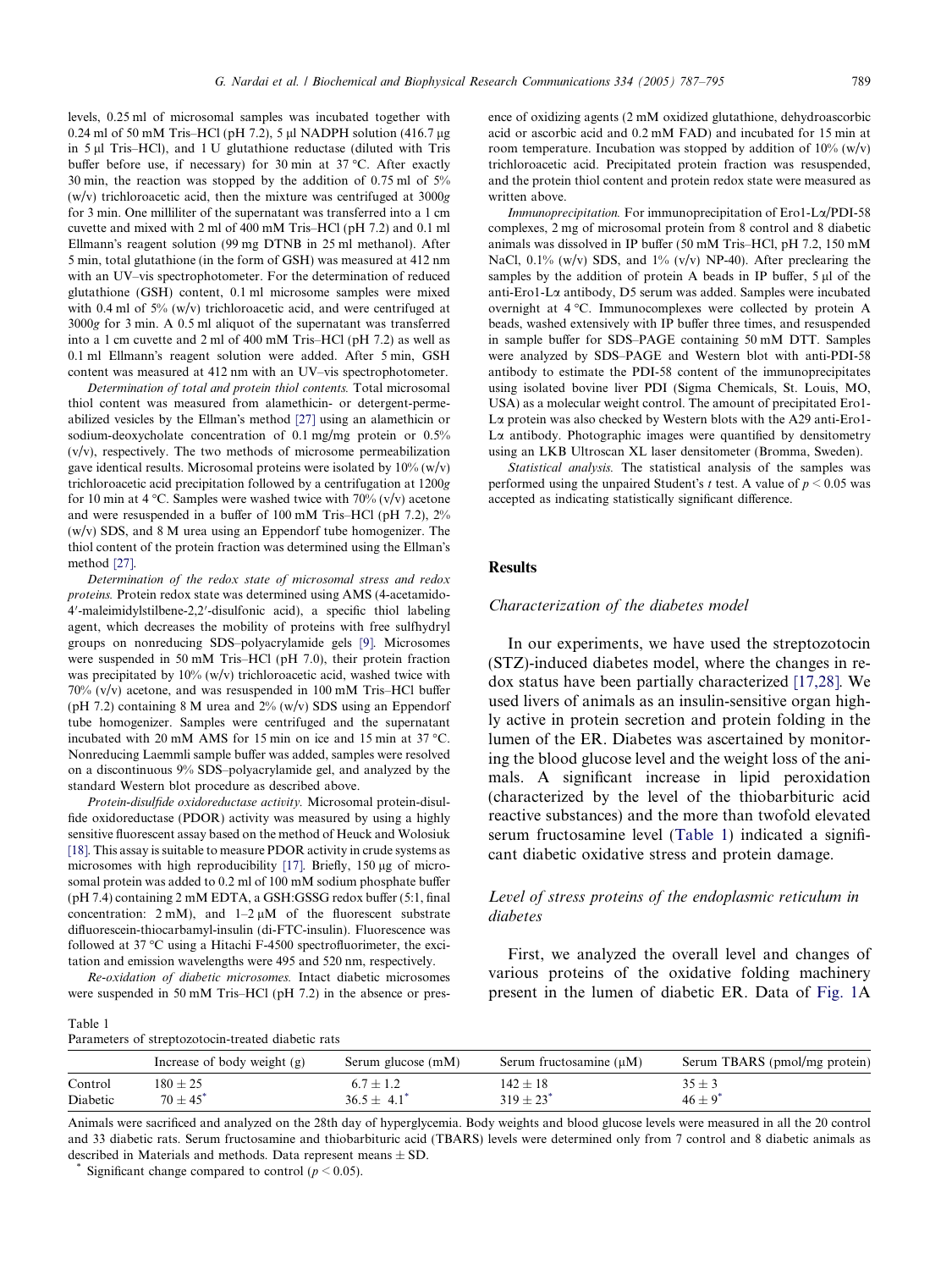<span id="page-3-0"></span>

Fig. 1. Expression of members of the hepatic microsomal protein folding machinery in STZ-diabetes. Microsomes were isolated from control and diabetic rats and levels of PDIs (PDI-58 and ERp57), the re-oxidizing membrane protein (Ero1-L $\alpha$ ) (A) as well as other ER chaperones Grp94, Grp78, calnexin and the inactive PDI homolog, and ERp28 (B) were estimated by Western blot as described in Materials and methods. Blots were quantified by laser densitometry. Data are means  $\pm$  SD of three independent experiments measuring microsomes from 20 control and 33 diabetic animals.

show that both the major PDI (PDI-58) and its re-oxidizing protein,  $E$ ro1-L $\alpha$  had a marginal (but not significant) decrease of expression in diabetes. Levels of another PDI, ERp57 as well as those of other ER stress proteins, like calnexin, the inactive PDI-homolog ERp28, Grp78, and Grp94 were unchanged (Figs. 1A and B).

## Microsomal redox changes in STZ diabetes

The negligible changes in stress protein levels in the diabetic ER made us curious about the possible changes in the oxidative status of the ER. Extending our earlier observations on an increase in protein sulfhydryl levels as well as total –SH content of microsomes in short-term (3-day) hyperglycemia [\[17\]](#page-7-0), we found a significant increase in both parameters after long-term (4-week) diabetes as well (Table 2). The ratio of reduced and oxidized glutathione was also shifted to a more reduced state. However, this change was not significant.

# Changes of the redox status of luminal stress proteins in diabetes

Next, we wanted to know if the reduced environment of the luminal content of the diabetic ER is reflected in

| Table 2                                                            |  |  |
|--------------------------------------------------------------------|--|--|
| Changes of the microsomal thiol-disulfide redox system in diabetes |  |  |

|                                           | Control                    | Diabetic                |
|-------------------------------------------|----------------------------|-------------------------|
| Total –SH content (nmol –SH/mg protein)   | $139 \pm 18$               | $187 + 24$ <sup>*</sup> |
| Protein –SH content (nmol –SH/mg protein) | $56 + 5$                   | $79+8^*$                |
| GSH/GSSG ratio                            | $1.92 + 0.06$ $2.25 + 0.3$ |                         |

Microsomes were isolated from all control and diabetic rat liver samples, and the thiol content was measured by the Ellman's method. The GSH/GSSG ratio was determined from 12 control and 14 diabetic samples as described in Materials and methods. Data represent means  $\pm$  SD.

Significant change compared to control ( $p < 0.05$ ).

the redox status of PDIs, which have a key role in oxidative protein folding. To monitor the redox status of PDIs, we used AMS, which has been successfully applied to assess the amount of free sulfhydryl groups on specific proteins [\[9\]](#page-7-0). Data of [Figs. 2](#page-4-0)A and B show that in diabetic samples both major PDIs, PDI-58 and ERp57 had a large fraction of the reduced enzyme form compared to control, i.e., healthy animals. Interestingly, while PDI-58 showed an almost complete shift to its most reduced form in diabetes, only about two third of ERp57 became reduced in the same samples. The effect was selective on PDI-58 and ERp57, which are directly involved in disulfide bond formation: the redox state of other proteins, such as the major molecular chaperones of the ER, calnexin, Grp78, and Grp94 as well as that of another protein, the inactive PDI-homolog ERp28 was unchanged ([Fig. 2C](#page-4-0)).

Interestingly, the luminal protein responsible for the binding and reoxidization of PDI-58, Ero1-La, showed an opposite change becoming more oxidized in diabetic microsomes than in control samples ([Fig. 2D](#page-4-0)). Despite these changes, the amount of immunoprecipitable PDI-58/Ero1-La complexes from diabetic microsomes was similar to control (data not shown).

# Protein-disulfide oxidoreductase activity of control and diabetic microsomes

The possible concomitant or parallel changes in the catalytic activity of PDIs were also tested. Using a redox buffer to neutralize the differences of the small molecular redox systems in the samples, we determined PDOR activity in 6 control and 6 diabetic microsomes. A significant decrease of the enzyme activity in diabetic samples compared to control microsomes was detected in the first 15 min of the measurement, which is not caused by a decrease of the protein level [\(Fig. 3\)](#page-4-0).

# In vitro reoxidation of luminal environment in diabetic microsomes

After characterizing the significant changes in the redox state of ER proteins in diabetes, we wanted to assess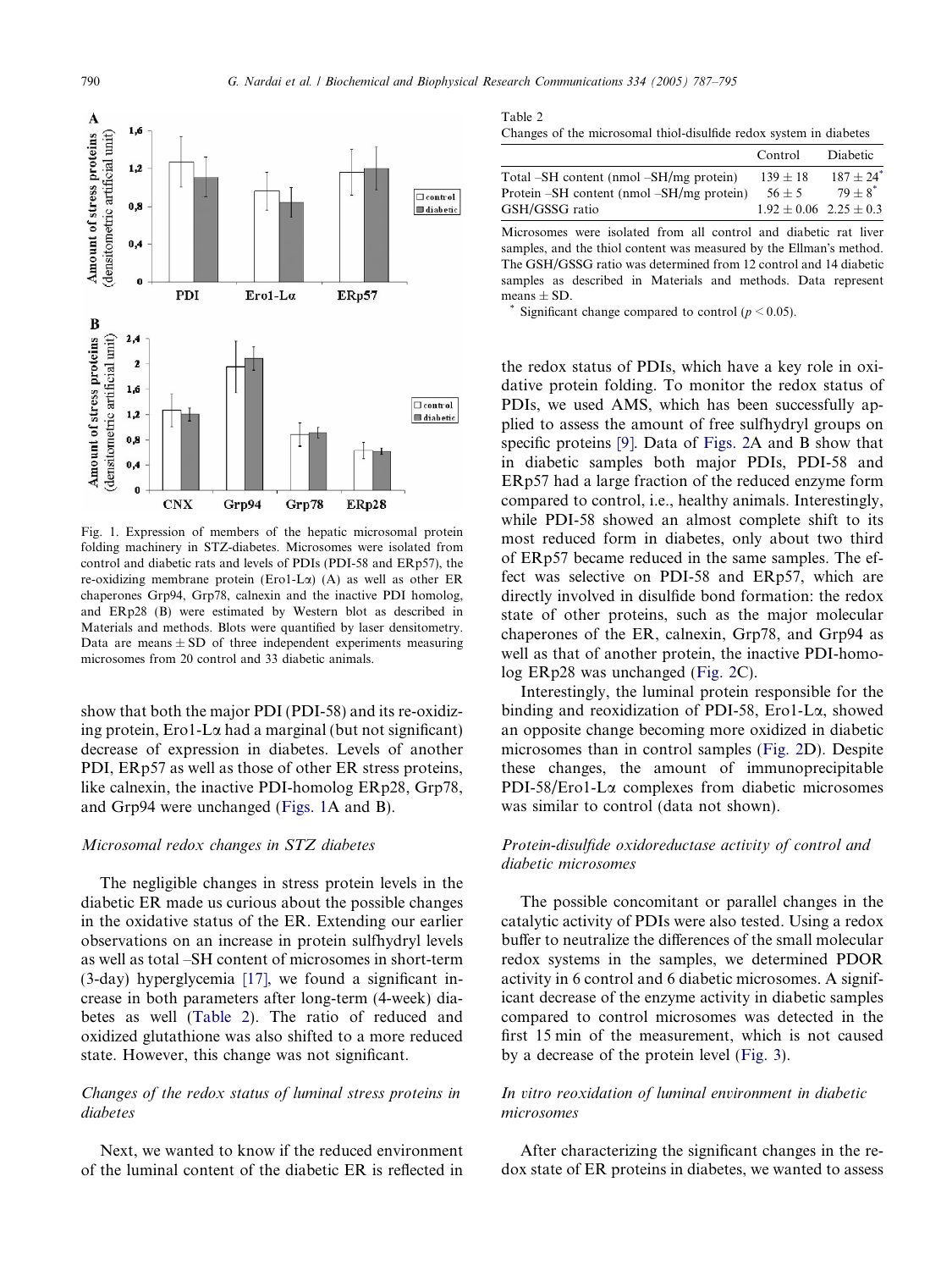<span id="page-4-0"></span>

Fig. 2. Changes in the redox status of PDIs and Ero1-La in liver microsomes of STZ-diabetic rats. Proteins were purified from 20 control and 33 diabetic rat liver microsomes, and were labeled AMS to visualize their redox state. AMS-labeled proteins were separated by nonreducing SDS– PAGE and the different redox forms of PDIs (PDI-58, A; ERp57, B), as well as of the re-oxidizing protein (Ero1-L $\alpha$ ; C) and other ER chaperones Grp94, Grp78, calnexin and the inactive PDI homolog, and ERp28 (D) were detected by Western blot as described in Materials and methods. In ERp57 samples (B), AMS labeling was also performed after the incubation of microsomes from 14 diabetic rats with different oxidative agents to induce the re-oxidation of ERp57. Asc, ascorbic acid; DHA, dehydroascorbic acid; and GSSG, oxidized glutathione. Blots are representatives of at least three independent experiments showing images of microsomal proteins from control and diabetic animals.



Fig. 3. PDOR activity in control and diabetic microsomes. Microsomal samples were measured by a fluorescent insulin based substrate (di-FTC-insulin) in a GSH/GSSG redox buffer on  $37^{\circ}$ C as described in Materials and methods. Six control (filled squares) and six diabetic samples (open squares) were tested and data are means  $\pm$  SD of three independent experiments. \* and \*\* denote a significant change compared to control, with  $p \le 0.05$  and  $p \le 0.01$ , respectively.

which redox systems play a role in the redox changes detected. For this, we incubated intact microsomes with different compounds in millimolar range (similar to their intracellular concentration), such as oxidized glutathione, dehydroascorbic acid, and ascorbic acid, which were previously identified (glutathione [\[29\]](#page-8-0)) or suspected (ascorbate/dehydroascorbate [\[17\]\)](#page-7-0) to play an important role in setting the redox status of the ER in vivo. We also tested the oxidative effect of FAD, the redox prosthetic group of Ero1-La, to check the role of a possible FAD shortage or decreased FAD-dependent activity of Ero1-L $\alpha$  in the reductive shift detected. FAD (0.2 mM) was used, as this concentration was proven to be effective in microsomal oxidation in recent experiments (Papp et al., submitted for publication). Data of Table 3 show that both oxidized glutathione and dehydroascorbic acid were able to restore the abnormally increased protein

Table 3 Re-oxidation of protein thiols in diabetic microsomes

|                   | Total –SH content<br>$(nmol - SH/mg)$ protein) |
|-------------------|------------------------------------------------|
| Control           | $56 + 5$                                       |
| Diabetic          | $79 + 8$                                       |
| Diabetic $+$ GSSG | $48 + 11^*$                                    |
| $Diabetic + DHA$  | $59+4$ <sup>*</sup>                            |
| Diabetic $+$ Asc  | $68 + 4$                                       |
| Diabetic $+$ FAD  | $70 + 7$                                       |
|                   |                                                |

Intact microsomes isolated from diabetic animals were treated with different redox agents and protein thiol content was determined by Ellman's method as described in Materials and methods. GSSG, oxidized glutathione; DHA, dehydroascorbic acid; Asc, ascorbic acid; FAD, flavine adenine dinucleotide. The total –SH content was determined from 20 control and 33 diabetic samples. Data represent means  $\pm$  SD.

Significant change compared to control ( $p < 0.05$ ).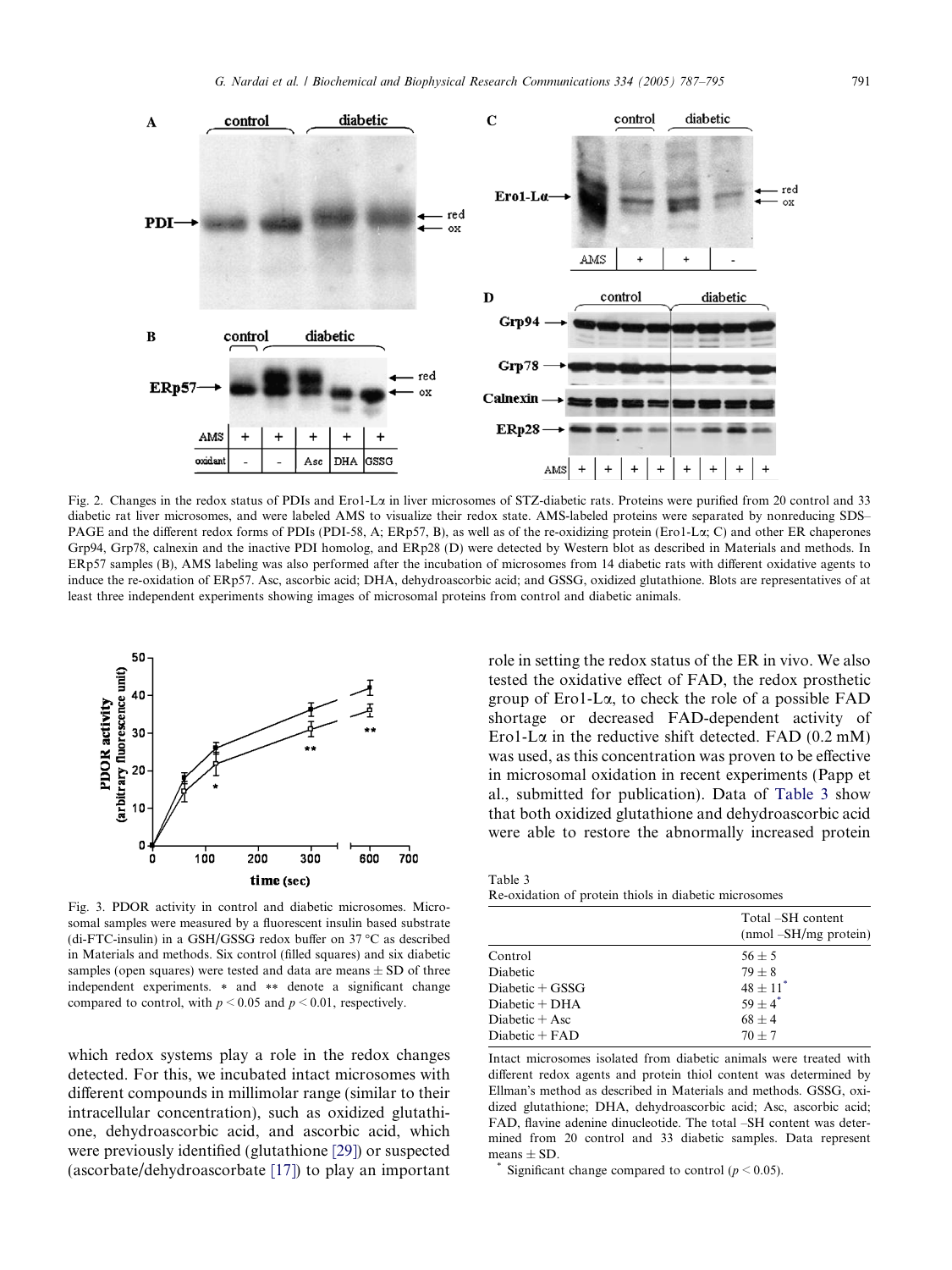

Fig. 4. Re-oxidation of PDIs by small molecular oxidants. In microsomal samples of control or diabetic rat livers, AMS labeling was performed after the incubation of microsomes with different oxidative agents for 15 min at 25  $\degree$ C to induce the re-oxidation of ERp57 (A) or PDI (B). Microsomal proteins were analyzed on Western blots as described in Materials and methods. Asc, ascorbic acid (used in 2 mM final concentration); DHA, dehydroascorbic acid (used in 2 mM final concentration); FAD, flavine adenine dinucleotide (used in 0.2 mM final concentration); GSSG, oxidized glutathione (used in 2 mM final concentration). Blots are representatives of at least three independent experiments showing images of microsomal proteins from control and diabetic animals.

sulfhydryl levels of diabetic microsomes to those of the control samples, while FAD failed to induce any significant change. Similarly, the reduction of ERp57 and PDI-58 was reversed by oxidized glutathione and dehydroascorbic acid, while ascorbic acid and FAD were ineffective again (Figs. 4A and B).

## **Discussion**

As the most important finding of our work, we identified a significant reduction of the sulfhydryl groups of both the PDI-58 and another major PDI, ERp57, and a parallel decrease of the protein-disulfide oxidoreductase activity in livers of STZ-diabetic rats. This finding explains the reduction of microsomal protein thiol groups and gives the first report on possible functional defects of molecular chaperones in diabetes.

In recent results, mammalian oxidoreductases were shown as they are in a reduced in vivo state [\[29\]](#page-8-0). In our experiments, we found oxidoreductases in a partially oxidized form in control samples. A possible explanation of the differences can be: (a) the other experiments were made on yeast and nonhepatic cell cultures, where the balance between the oxidase and reductase/isomerase activity of these proteins can be essentially different; (b) in the other studies authors used slightly different labeling procedure and different labeling agents.

In our recent results, we found that a short term (3 days) of hyperglycemic state in BB/Wor rats results in a reduction of the ER lumen environment, but does not cause any change in PDI expression and PDOR activity [\(\[17\]](#page-7-0), and Table 4). These findings show that the reductive defects develop quite early and are sustained later. The decrease in PDOR activity after 4-week diabetes can be explained by the assumption that protein damaging processes typical to diabetes, such as glycation and carbonylation require a longer time to incapacitate a significant amount of redox folding enzymes. These slowly developing, long-term damages are characteristic to diabetes mellitus causing functional impairment in of many enzymes [\[31\]](#page-8-0), particularly ER chaperones [\[32\]](#page-8-0).

The functional defect of PDIs was not accompanied by a significant change either in PDI content or in the level of any other chaperones tested ([Fig. 1\)](#page-3-0). These findings seem to be rather surprising, since the presumable increase in unfolded or misfolded proteins in the ER of diabetic animals usually provoke an unfolded protein response [\[33\]](#page-8-0) leading to a compensatory increase in chaperone levels. The current findings, however, are in agreement with our previous results [\[12\]](#page-7-0) and other reports showing no change in the protein level of two major chaperones, Grp78 [\[13\]](#page-7-0) and Grp94 [\[14\]](#page-7-0) in livers of STZ-diabetic rats.

Similarly, we could not detect an increase in ER chaperones in an in vivo animal model, the AAT-Z mice having a bona fide liver ER protein folding defect, overexpressing a mutant, and aggregating form of  $\alpha$ 1-antitrypsin in their liver [\[34\]](#page-8-0). The corroborating data may indicate that in whole animal models, where the ER experiences a long-term stress of unfolded proteins, the unfolded protein response gets exhausted, the ER chaperones cannot be induced and their levels become normalized. Under these conditions the damaged proteins

Table 4

Effects of 3-day versus 28-day diabetes on ER redox state and PDI

|                 | Protein-SH content | PDOR-activity | PDI level   | PDI redox state |
|-----------------|--------------------|---------------|-------------|-----------------|
| 3-day diabetes  | Increased          | Not changed   | Not changed | More reduced    |
| 28-day diabetes | Increased          | Decreased     | Not changed | More reduced    |

Comparison of recent results from 3-day hyperglycemic BB/Wor rats [\[17\]](#page-7-0) and current data from 28-day hyperglycemic STZ-diabetic Wistar rats. PDOR, protein-disulfide oxidoreductase activity; PDI, protein disulfide isomerase.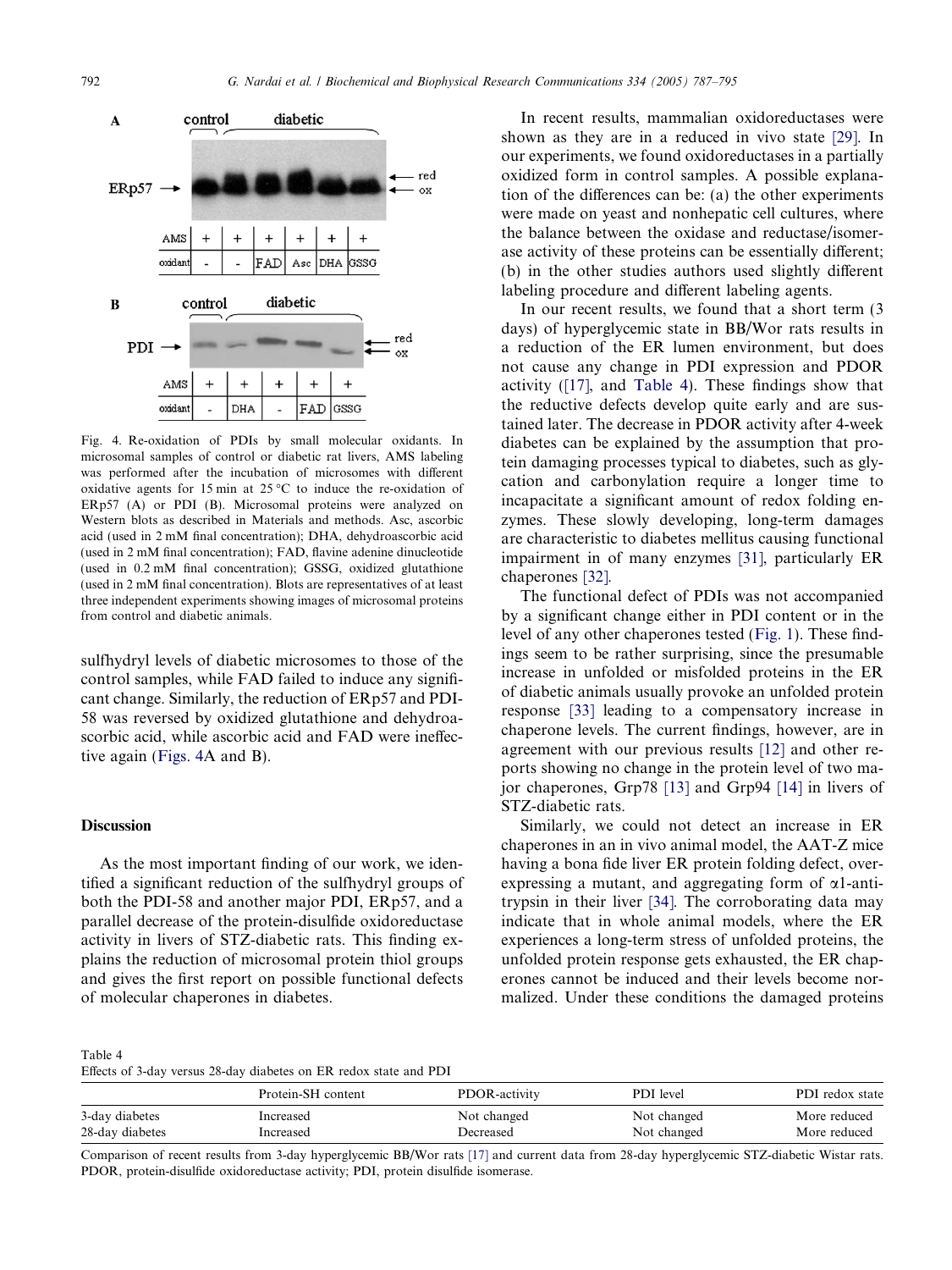are probably transported back to the cytoplasm [\[35\],](#page-8-0) and degraded by the proteasome. In connection with this assumption, an increase of proteasomal degradation has been detected in diabetes [\[36\].](#page-8-0)

The reductive shift of the ER seems to be a rather surprising finding taking into account the well-established diabetic oxidative damage. Endoplasmic reticulum is also affected in some aspects [\[32\],](#page-8-0) however, the oxidative changes occur mainly extracellularly or in the cytoplasm, the latter being related to mitochondrial malfunction [\[43\]](#page-8-0). Our data are in agreement with some earlier reports showing a reductive shift of the ER in some extrahepatic tissues in diabetes [\[44\]](#page-8-0).

The reason for higher ER –SH levels in diabetes is unknown. We hypothesize that protein thiol/disulfide ratio is not affected directly by processes responsible for the oxidative stress in diabetes (e.g., NAD/NADH imbalance, polyol pathway, AGE formation, and alteration of protein kinase C) but changes are triggered by early disturbances of the intermediary metabolism in diabetes. Our results showing the restoration of the redox status after the in vitro addition of oxidized glutathione or dehydroascorbic acid ([Table 3\)](#page-4-0) and the oxidative shift of Ero1-L $\alpha$  raise the possibility that a defective step in the transfer of electrons from the ER proteins to the cytoplasm or a diabetic disturbance of the small molecular redox systems is responsible for the effects observed (Fig. 5). We should note that the final electron acceptor of the oxidative folding (cytoplasmic partner of  $E$ ro1-L $\alpha$ ) is not yet exactly identified in mammalian systems. To uncover this missing link could help us to explain surprising results. Among small

molecular redox systems both ascorbate/dehydroascorbate and GSH/GSSG are in millimolar concentration in the ER. A severe imbalance of both redox pairs is well characterized in diabetes [\[45,46\].](#page-8-0) Although the relative amount of dehydroascorbate increases transiently due to the oxidative change of the cytoplasm, the absolute amount and later on the ratio of both ascorbate and dehydroascorbate decrease. Dehydroascorbate is transported to the ER via a GLUT-like transporter [\[47\],](#page-8-0) which may cause a shortage of dehydroascorbate in the ER due to a competitive inhibition by the increased hepatic glucose levels [\[17\].](#page-7-0) Our results raise the possibility that the decreased level of luminal dehydroascorbate and altered metabolism of glutathione in diabetes can induce or accelerate the reduction of the luminal proteins, especially of PDIs. However, only a few pieces of data support the interaction of dehydroascorbate and PDI so far [\[48,49\].](#page-8-0) We should also note that the significant differences in ascorbate metabolism between rats and humans can influence the evaluation of these data in respect of human diabetes.

In addition to dehydroascorbic acid, FAD also participates in the redox changes of the ER [\[50,51\].](#page-8-0) Earlier data showed that the level of FAD and the activity of FAD-enzymes are both decreased in diabetes [\[52\].](#page-8-0) Here, we showed FAD was unable to sufficiently re-oxidize protein thiols in diabetic microsomes despite of the potent oxidation of ER proteins by extramicrosomal FAD [\[51\]](#page-8-0). This finding together with the other observation that  $E$ ro1-L $\alpha$  was more oxidized in diabetic samples ([Fig. 2](#page-4-0)C) suggests that the disulfide bond formation process is disrupted somewhere after  $E_{\text{TO}}$ 1-L $\alpha$ , and the



Fig. 5. Summary of changes in ER redox protein folding in STZ-diabetes. PDIs become more reduced in the lumen of the ER in diabetes and are unable to assist in the correct oxidative folding of secreted proteins. Both oxidized glutathione and dehydroascorbic acid are able to reverse this effect. The protein helping in the reoxidation of PDI-58, Ero1-La, becomes more oxidized either as a compensation for the defect in PDI function or reflecting a block in the oxidative chain after the protein. Proteins remain partially unfolded and most probably leave the ER via retrograde transport and proteasomal degradation causing a defect in hepatic protein secretion. Asc, ascorbic acid; DHA, dehydroascorbic acid; ERAD, endoplasmic reticulum-associated protein degradation; Ero1-La, human endoplasmic reticulum oxidoreductin1-La; ERp57, 57 kDa PDI; FAD, flavin adenine dinucleotide; GSH, reduced glutathione; GSSG, oxidized glutathione; PDI, 58 kDa protein disulfide isomerase; –SH, sulfhydryl.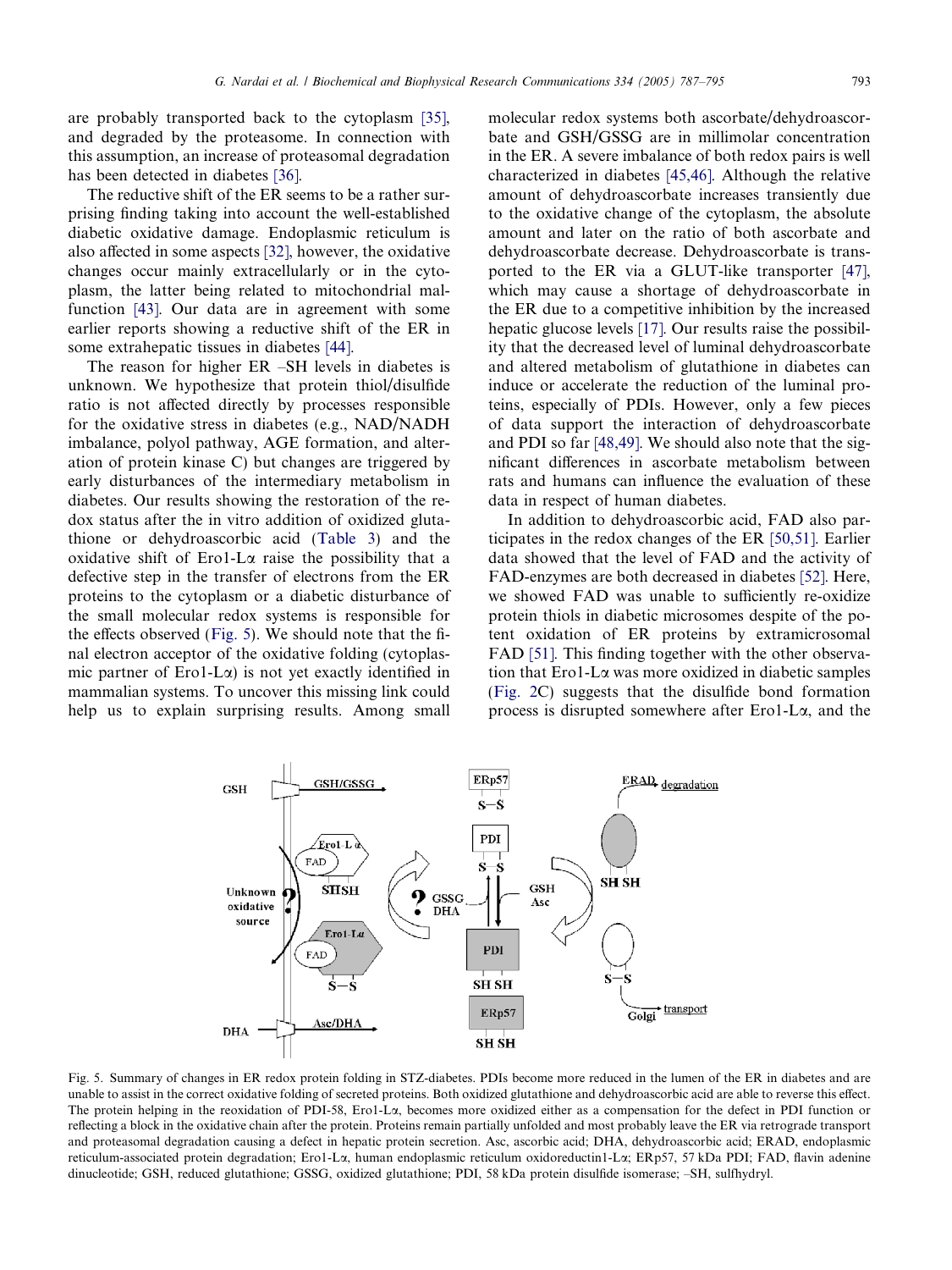<span id="page-7-0"></span>oxidizing power gradually accumulates on Ero1-La-despite of an overall reductive change of the ER environment in diabetes.

Recently, a number of impressive studies uncovered multiple links between redox imbalance, ER-stress, protein misfolding, and diabetes mellitus [\[37–40\].](#page-8-0) Redox stress can cause ER stress directly or by the concomitant protein misfolding. These provoke the ER-specific unfolded protein response (UPR), might lead to apoptosis in some cells, such as in pancreatic  $\beta$ -cells and worsen diabetes [\[38,39\].](#page-8-0) There are some data about a parallel ER stress-induced insulin action inhibition on other tissues, which can deteriorate metabolic disturbances caused by diabetes mellitus [\[37,40\]](#page-8-0). These results suggest that ER redox stress could have a central role in the pathophysiology of diabetes mellitus. However, further studies are needed to give a full account on the fate of misfolded proteins in the diabetic ER. These studies will be interesting all the more, since protein degradation in the ER is regulated by the redox changes [\[41\]](#page-8-0) and PDI-58 itself is participating in the retrograde transport of misfolded proteins to the cytoplasmic protein degradation machinery, the proteasome [\[42\]](#page-8-0).

As a summary of our results, parallel with a gross reductive change in the redox status of the ER, a significant reductive shift of two important PDIs and a significant decrease of protein-disulfide oxidoreductase activity were reported ([Fig. 3\)](#page-4-0). These effects may contribute to the post-translational defects [\[30\]](#page-8-0) of hepatic protein secretion in diabetes. Our data indicate the possible involvement of the ascorbate/dehydroascorbate redox pair in the disulfide bond formation, but more experiments are needed to uncover its exact contribution to the effects observed.

#### Acknowledgments

The authors acknowledge the advice and technical help of Csaba Soti, and Katalin Mihály (Department of Medical Chemistry, Semmelweis University, Budapest, Hungary), as well as the help of Eva Ruzicska (2nd Department of Internal Medicine, Semmelweis University, Budapest, Hungary) in the arrangement of the fructosamine determination. We are thankful to Ineke Braakman (Department of Bio-Organic Chemistry, Bijvoet Center, University of Utrecht, Utrecht, The Netherlands) for the anti-Ero1-La, to David Ferrari (Department of Neurobiology, Max Planck Institute of Biophysical Chemistry, Göttingen, Germany) for the anti-ERp28 antibodies, and to Ricardo A. Wolosiuk (Instituto Leloir, Buenos Aires, Argentina) for the di-FTC-insulin. This work was supported by research grants from the EU (FP6-506850, FP6-016003), Hungarian Science Foundation (OTKA-T37357 and F47281), Hungarian Ministry of Social Welfare (ETT- 32/03), and by the Hungarian National Research Initiative (NKFP-1/047/2001, 1A/056/2004, and KKK-0015/ 3.0).

## References

- [1] C. Castro-Fernandez, G. Maya-Nunez, P.M. Conn, Beyond the signal sequence: protein routing in health and disease, Endocr. Rev. 26 (2005) 479–503.
- [2] A.S. Lee, The glucose-regulated proteins: stress induction and clinical applications, Trends Biochem. Sci. 26 (2001) 504–510.
- [3] B.P. Tu, J.S. Weissman, Oxidative protein folding in eukaryotes: mechanisms and consequences, J. Cell Biol. 164 (2004) 341–346.
- [4] R.F. Goldberger, C.J. Epstein, C.B. Anfinsen, Acceleration of reactivation of reduced bovine pancreatic ribonuclease by a microsomal system from rat liver, J. Biol. Chem. 238 (1963) 628–635.
- [5] P. Venetianer, F.B. Straub, The enzymic reactivation of reduced ribonuclease, Biochim. Biophys. Acta 67 (1963) 166–167.
- [6] S. High, F.J.L. Lecomte, S.J. Russel, B.M. Abell, J.D. Oliver, Glycoprotein folding in the endoplasmic reticulum: a tale of three chaperones, FEBS Lett. 476 (2000) 38–41.
- [7] D.M. Ferrari, H.D. Söling, The protein disulphide-isomerase family: unraveling a string of folds, Biochem. J. 339 (1999) 1–10.
- [8] D.M. Ferrari, V.P. Nguyen, H.D. Kratzin, H.D. Söling, ERp28, a human endoplasmic-reticulum-lumenal protein, is a member of protein disulfide isomerase family but lacks a CXXC thioredoxinbox motif, Eur. J. Biochem. 255 (1998) 570–579.
- [9] A.R. Frand, C.A. Kaiser, Ero1p oxidizes protein disulfide isomerase in a pathway for disulfide bond formation in the endoplasmic reticulum, Mol. Cell 4 (1999) 469–477.
- [10] A. Mezghrani, A. Fassio, A. Benham, T. Simmen, I. Braakman, R. Sitia, Manipulation of oxidative protein folding and PDI redox state in mammalian cells, EMBO J. 20 (2001) 6288–6296.
- [11] I. Kurucz, A. Morva, A. Vaag, K.F. Erikkson, X. Huang, L. Groop, L. Korányi, Decreased expression of heat shock protein 72 in skeletal muscle of patients with type 2 diabetes correlates with insulin resistance, Diabetes 51 (2002) 1102–1109.
- [12] N. Yamagishi, K. Nakayama, T. Wakatsuki, T. Hatayama, Characteristic changes of stress protein expression in streptozotocin-induced diabetic rats, Life Sci. 69 (2001) 2603–2609.
- [13] I. Szántó, P. Gergely, Z. Marcsek, T. Bányász, J. Somogyi, P. Csermely, Changes of the 78 kDa glucose-regulated protein (grp78) in livers of diabetic rats, Acta Physiol. Hung. 83 (1995) 333–342.
- [14] P. Csermely, Autophosphorylation of Grp94 and its regulation in diabetes, Cell Biol. Int. 18 (1994) 566.
- [15] C.A. Taylor, P.T. Varandani, Immunocytochemical localization of glutathione-insulin transhydrogenase in the pancreas, kidney and liver of normal and streptozotocin-diabetic rats and of lean and obese (ob/ob) mice, Diabetologia 21 (1981) 464–469.
- [16] M. Cherian, E.C. Abraham, Diabetes affects alpha-crystallin chaperone function, Biochem. Biophys. Res. Commun. 212 (1995) 184–189.
- [17] G. Nardai, L. Braun, M. Csala, V. Mile, P. Csermely, A. Benedetti, J. Mandl, G. Bánhegyi, Protein disulfide isomerase and protein thiol dependent dehydroascorbate reduction and ascorbate accumulation in the lumen of the endoplasmic reticulum, J. Biol. Chem. 276 (2001) 8825–8828.
- [18] P.A. Heuck, R.A. Wolosiuk, Di-fluoresceinthiocarbamyl-insulin: a fluorescent substrate for the assay of protein disulfide oxidoreductase activity, Anal. Biochem. 248 (1997) 94–101.
- [19] A.M. Benham, A. Cabibbo, A. Fassio, N. Bulleid, R. Sitia, I. Braakman, The CXXCXXC motif determines the folding, struc-